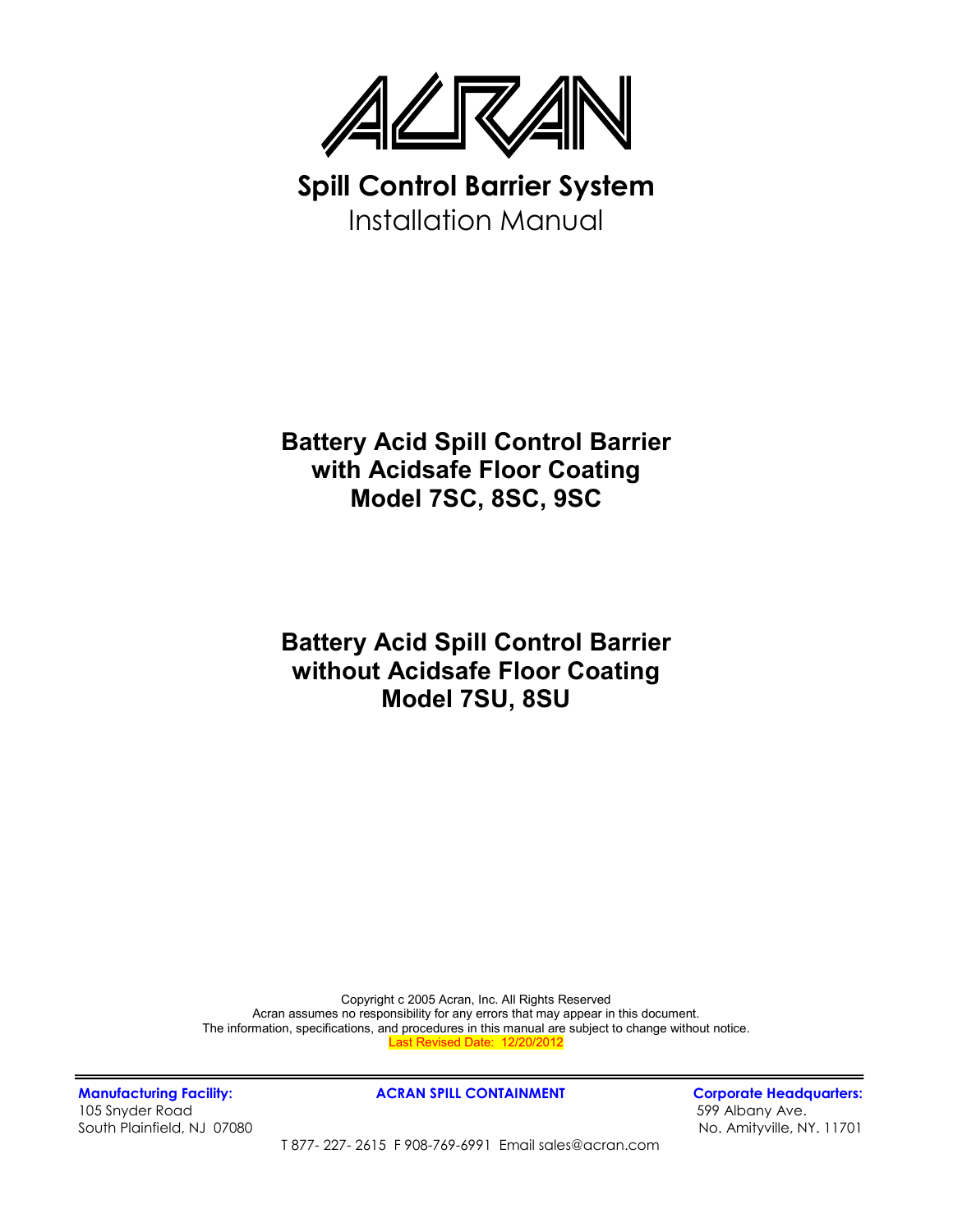# **Spill Control Barrier System**

Installation Manual

# **TABLE OF CONTENTS**

Page 2 of 17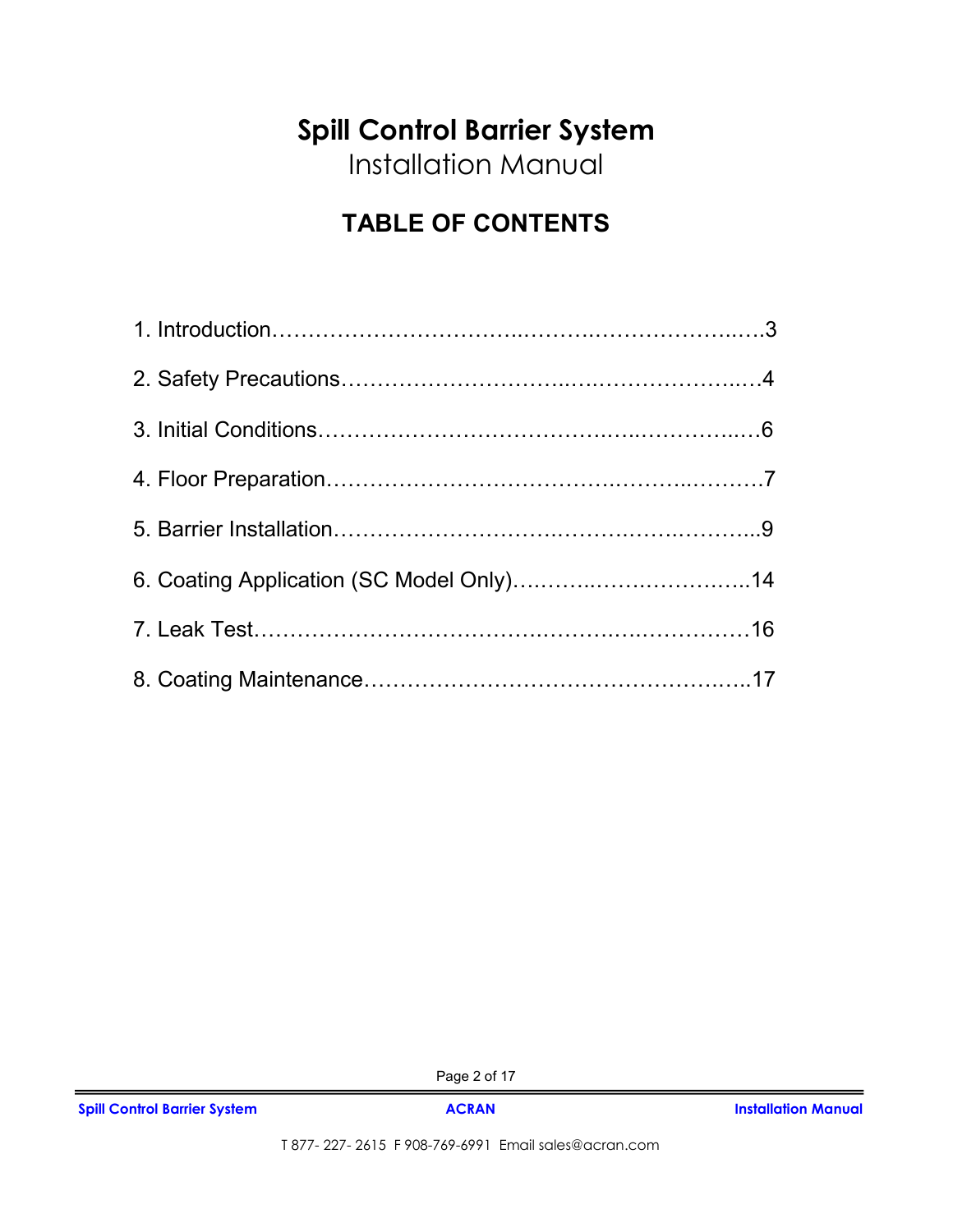## **1. Introduction**

- 1.1 The Acran 7-8SU Battery Acid Spill Control Barrier is Intended to contain battery electrolyte in the event of a spill or leak from a stationary lead-acid battery. The Spill Control Barrier surrounds the battery rack with a 4 inch steel enclosure. It is bonded permanently to the floor with Acidsafe Adhesive Gel and sealed against leakage. The 7-9SC model also includes Acidsafe Floor Coating, which covers the entire floor surface within the enclosure and protects the floor from the corrosive effects of battery acid. Both the Coating and Adhesive are based on modified novolac epoxy resins with polyamine curatives and have been tested to be impervious to 70% sulfuric acid in continuous immersion and up to 98% sulfuric acid in splash and spill exposure. The system may be installed around existing battery racks without removal of the batteries and without interruption of facility operations.
- 1.2 The highly adaptable design of the system allows configuration to suit a wide range of battery room layouts. This manual covers all of the procedures necessary in most anticipated battery room applications. If a specific application is encountered that is not addressed in this manual, contact Acran Customer Service at 908-769-6915 for additional information of supplementary procedures
- 1.3 Acran Neutra-Mats (part number 5NMB0010) inside the containment area absorb and neutralize the acid immediately upon exposure thus greatly reducing the risk of personal injury and structural damage or contamination. The mats are placed side by side to completely cover the floor underneath the racks. A single Neutra-Mat will fully neutralize (pH between 7.0-9.0) the quart of battery electrolyte it can absorb. Each individual Neutra-Mat may be quickly and easily replaced as necessary. Additionally, Neutra-Mats turn pink upon exposure to acid, indicating a leak and the need for replacement. If Neutra-Mats were not ordered for this installation, they may be obtained from any regional Acran representative.
- 1.4 Despite the Spill Control Barrier and Coating's strength and durability, failure to conscientiously follow these instructions may result in inadequate coverage, performance, or protection. Carefully read and understand the entire instruction manual before beginning assembly.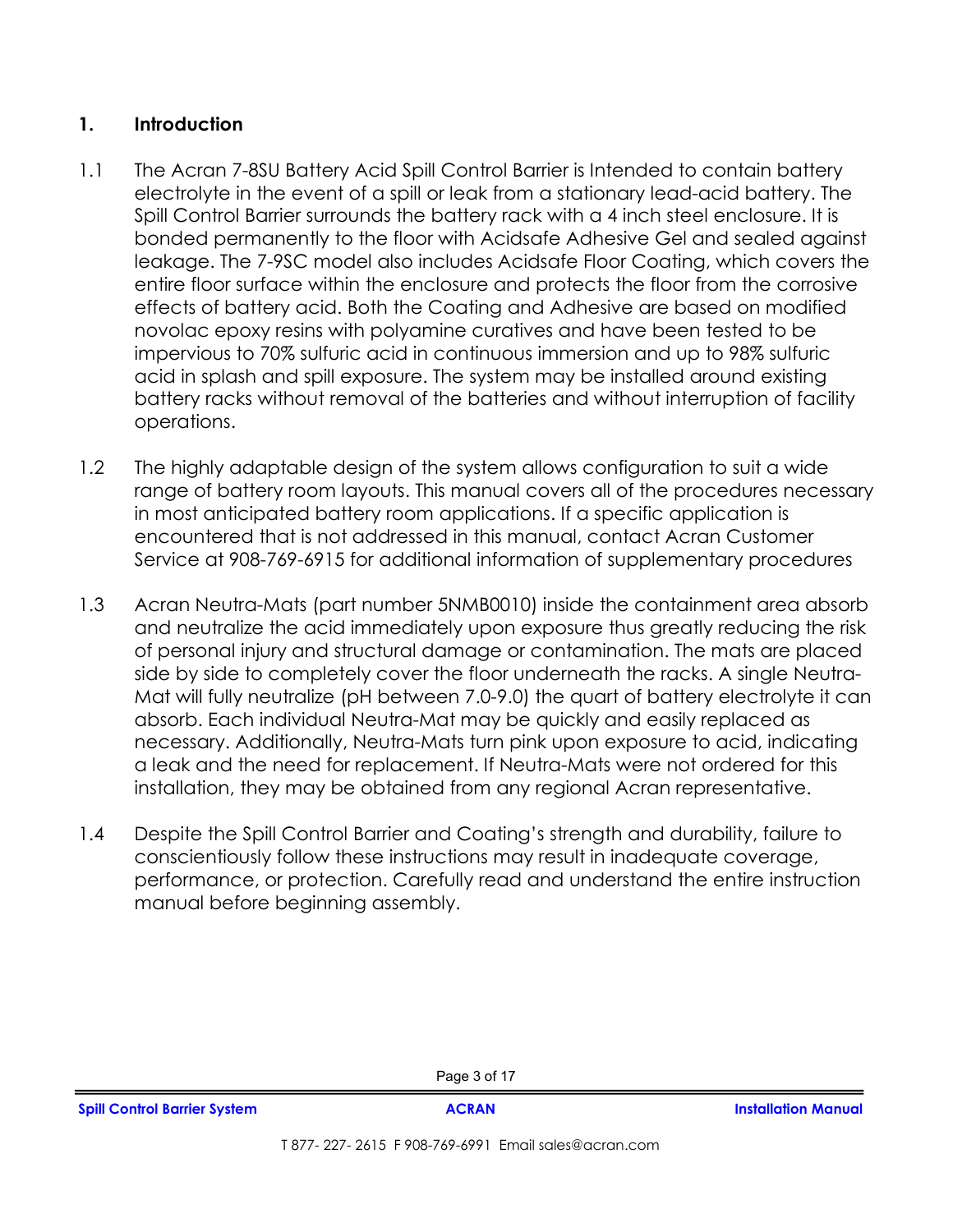## **2. Safety Precautions**

- 2.1 Examine all shipping containers for signs of external damage. Also look for indications of coating spillage during shipment. In the event that coating material has been spilled, consult the Material Safety Data Sheet for spill handling instructions and personal protective equipment requirements.
- 2.2 Make note of any damage on the bill of lading before signing for delivery. If system components have been damaged or lost in transit, contact the shipping carrier for instructions concerning filing a claim.
- 2.3 Wear steel toed shoes and safety glasses when assembling the Spill Control Barrier.
- 2.4 Wear chemical resistant gloves and safety goggles when handling Adhesive, Coating or Joint/Crack Filler. In areas where ventilation is insufficient, a respirator may also be required. Read the Material Safety Data Sheets supplied with this kit and be familiar with the safety precautions listed therein.
- 2.5 Observe and obey all caution notes contained in the following instructions.

Page 4 of 17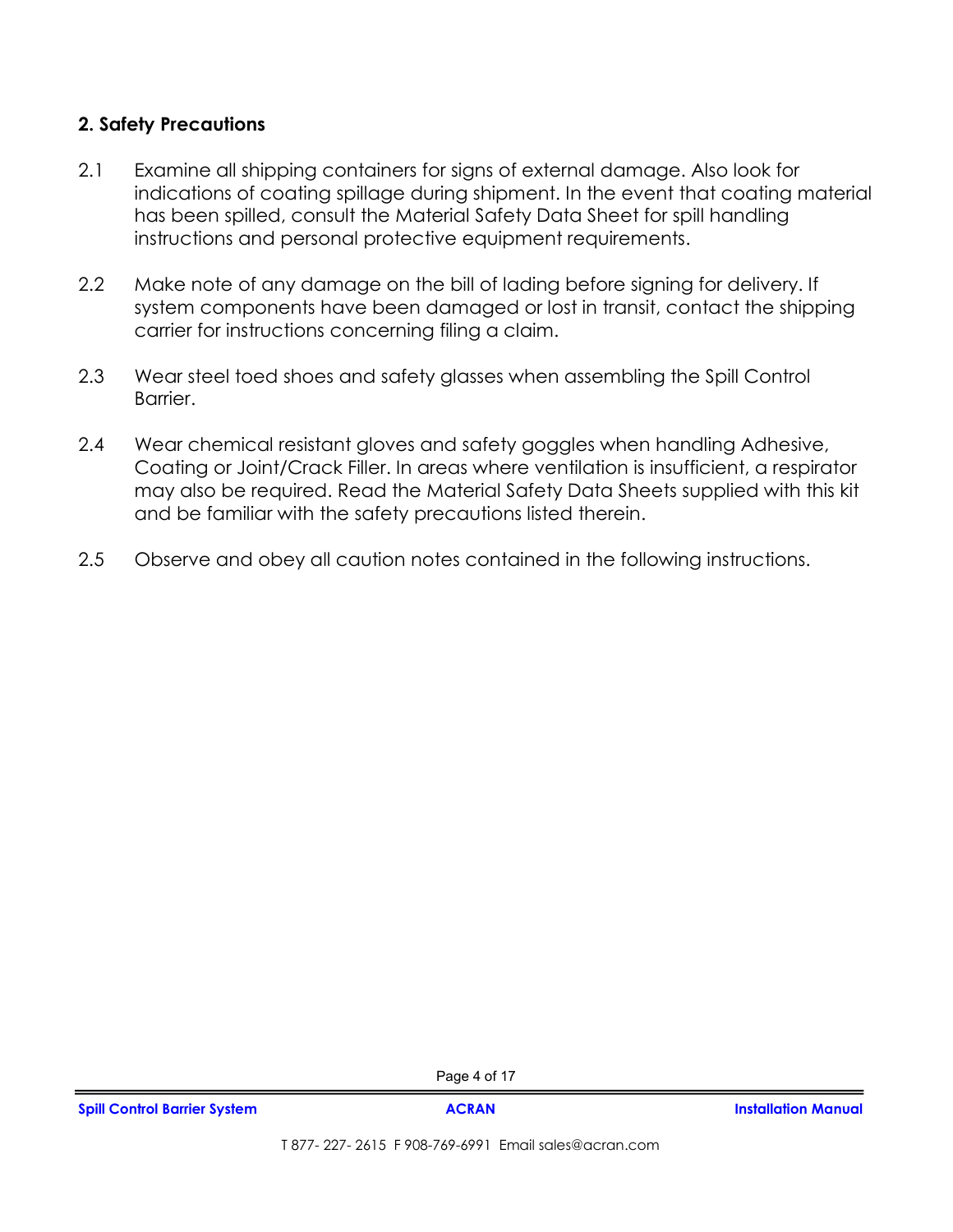



Figure 3.1 – Spill Control Barrier Components

- 1. Barrier Strips<br>2. Splice Plates
- Splice Plates
- 3. Corner Plates
- 4. Assembly Hardware<br>5. Acidsafe Coating (P
- 5. Acidsafe Coating (Part A) 7-9SC model only
- 6. Acidsafe Coating (Part B) 7-9SC model only
- 7. Acidsafe Adhesive

Page 5 of 17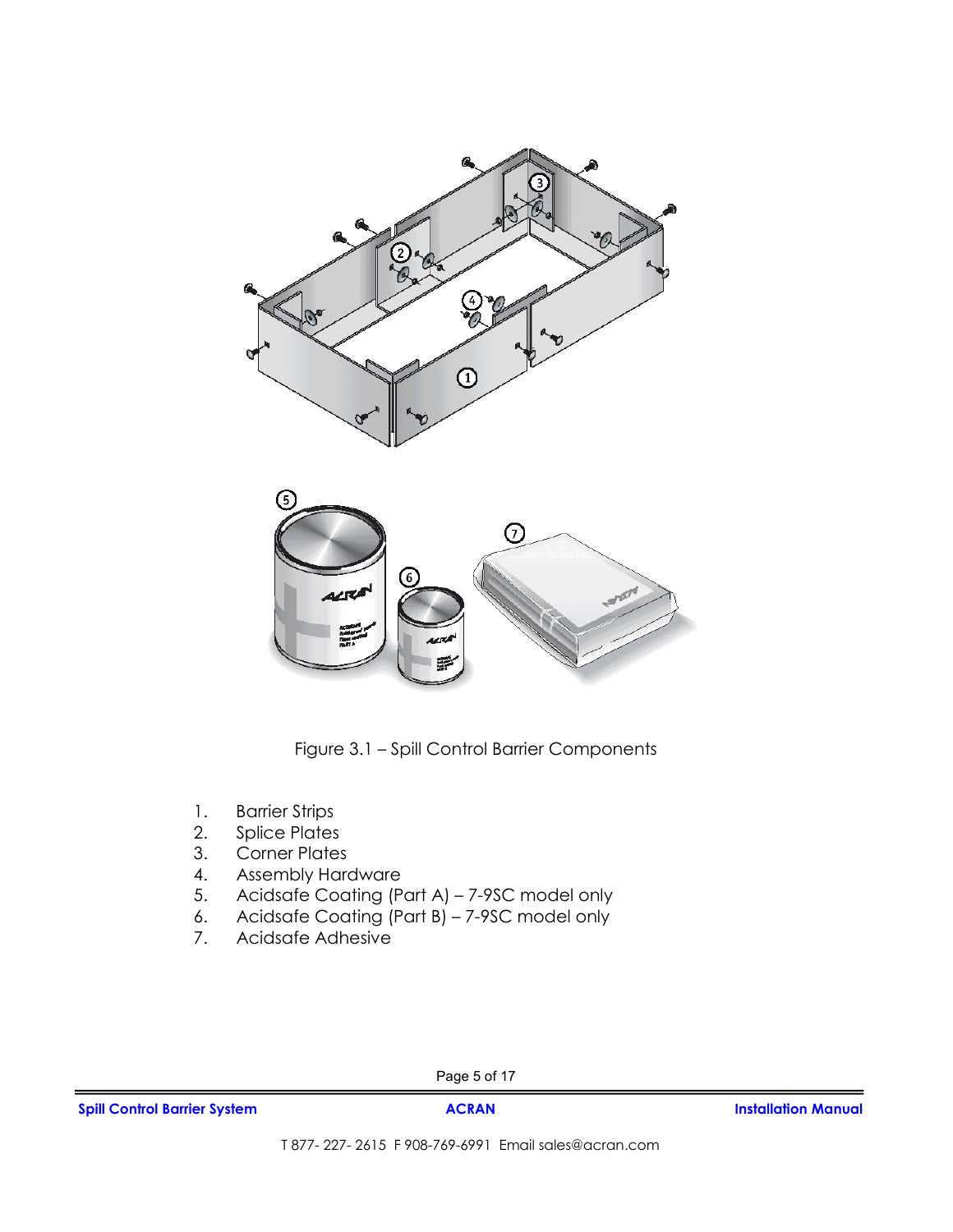## **3. Initial Conditions**

- 3.1 For maximum effectiveness of the Spill Control Barrier, the floor surface should be flat, smooth and reasonably level. An uneven surface will likely cause gaps between the Spill Control Barrier and the floor, which may require additional Adhesive during final assembly. Unlevel or sloped floors may require additional Coating to achieve minimum film thickness.
- 3.2 Permanent floor coverings such as vinyl, linoleum, composite or asbestos tiles will not affect the ability of the Spill Control Barrier of Acidsafe Floor Coatings to contain acid spills provided that the coverings are in good condition and securely fastened to the floor. Loose or broken tiles should be removed and voids filled using an Acran Joint/Crack Filler Kit (part number 5CFK0001).

#### **CAUTION:**

 All asbestos handling precautions should be observed when handling loose or broken asbestos tiles, including respiratory protection, protective clothing and specialized disposal. Consult with the local authority having jurisdiction for asbestos abatement requirements.

- 3.3 Concrete should be completely dry and properly cured (minimum of 28 days after poured). Concrete slabs installed on or below grade or otherwise exposed to weather may transmit water vapor, causing pinholes in the floor coating during cure. Evening (after 7 PM) is the most suitable time of day for a ground-floor installation as the effects of concrete off-gassing will be minimized.
- 3.4 Failure to properly clean and prepare the surface of the floor prior to applying the Adhesive and Coating can cause adhesion failure or degraded chemical resistance over time. Appropriate floor cleaning and other surface preparatory procedures are described in Section 4.
- 3.5 Local ambient air temperature must be greater than 50°F when applying and curing the Adhesive and Coating materials. As ambient air temperature decreases, the time necessary to set and cure the Acidsafe Adhesive and Coating increases. Cold conditions (below 50°F) will also impair the Coating's application characteristics.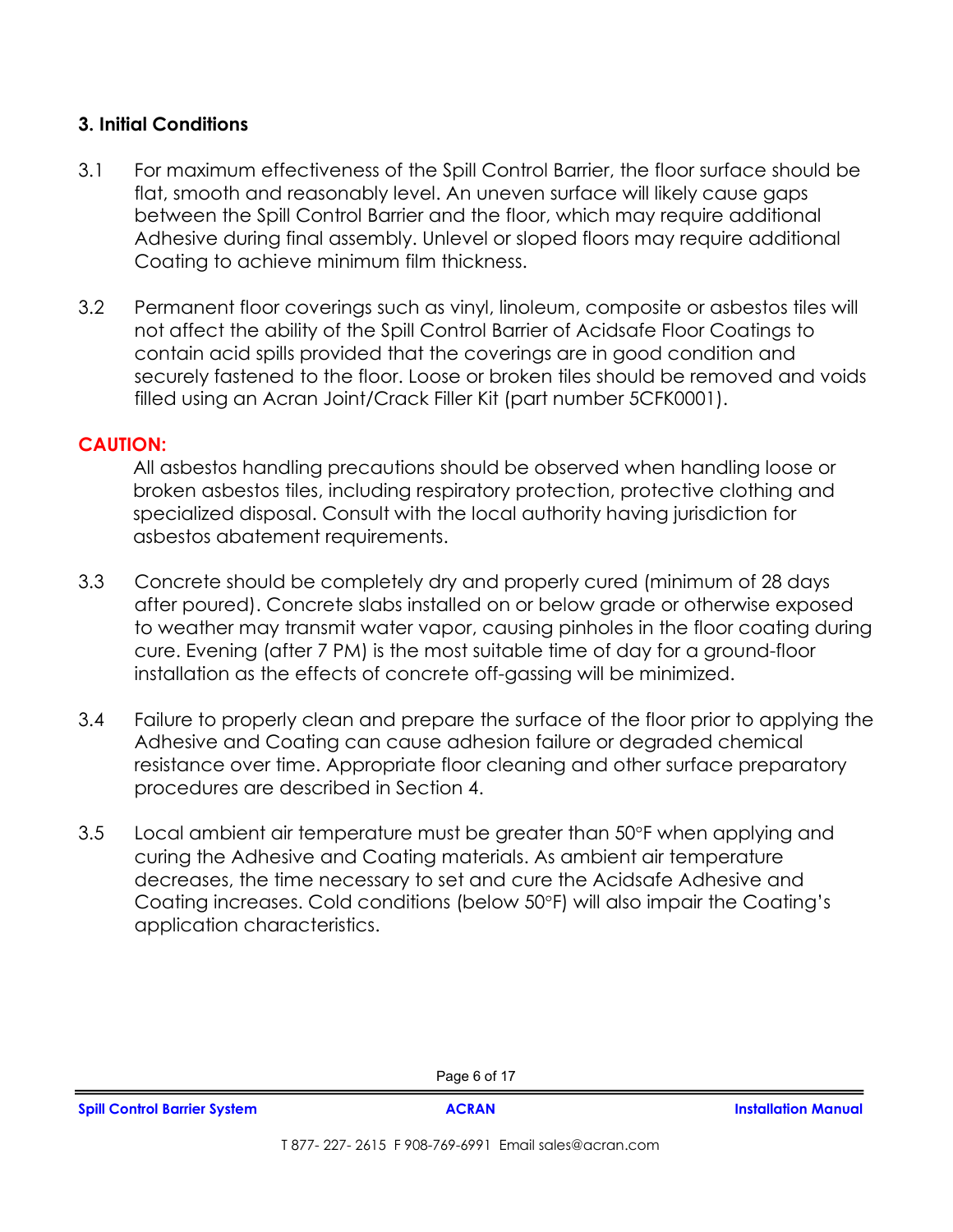3.6 The following tools and supplies are recommended for a quick and thorough Barrier installation:

 7/16 inch box end or combination wrench putty knife tape measure several sheets sandpaper, 100 grit roll of 1 inch masking tape goggles, chemical resistant gloves and respirator (as needed) for installers paper towels or shop rags rubbing alcohol

3.6.1 Additional supplies needed for 7-9SC model only: small metal ruler with 1/64" increments or wet film thickness gauge.

 Acran Coating Installation standard Tool Kit (part number 5BNK0003) contains: rotary stirring tools, v-notch trowels, v-notch spreaders, 9" epoxy roller with refill, 7/16" wrench, masking tape, brushes, disposable gloves, rags, putty knives, one 3-piece extension, spiked pin rollers, one pair goggles, protection sleeves and two sheets sandpaper. (Other kits available upon request)

## **4. Floor Preparation**

- 4.1 The installer or site/equipment engineer is responsible for ensuring that there will be sufficient aisle space remaining after the Barriers have been installed. There should be a minimum of 30 inches between Barriers. Aisle spacing at the end of each rack may be as little as 24 inches if no battery maintenance needs to be performed there. In any case, the aisle spacing, including the space between the surrounding Barriers, should be sufficient to permit all required maintenance (including battery installation and removal). See the National Electric Code or contact the local authority having jurisdiction for further clarification regarding aisle clearances.
- 4.2 After clearances have been verified, locate and mark the outline of the Barrier using the Barrier's dimensions and a tape measure. Generally, the Barrier should be centered around the rack with at least 1 inch clearance in all direction to meet 1995 Uniform Fire Code article 64 requirements.

Page 7 of 17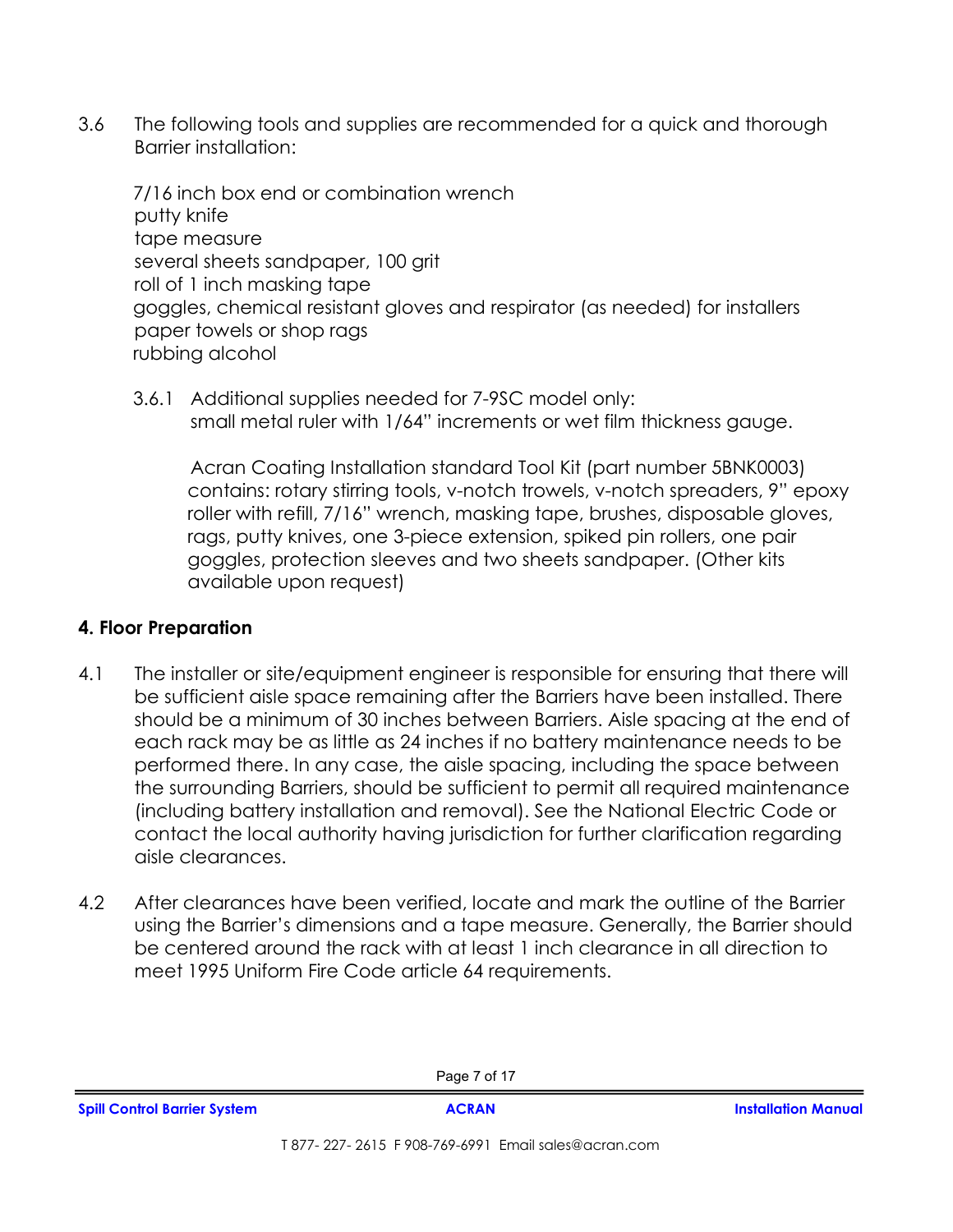4.3 Completely clean and prepare the portion of flooring which will have Adhesive or Coating applied during installation. For 7-8SU models, this area is a strip approximately 3 inches wide inside the outline of the Barrier perimeter. For 7-9SC models, this includes the entire area inside the outline of the Barrier perimeter. Prepare the flooring according to the following guidelines.

**All Floor Types:** Remove all oil, grease, dirt, efflorescence, laitance, chemicals, hardeners, curing membranes, wax, previously applied coatings or other surface containments. Floors may be cleaned with an alkaline detergent dissolved in hot water, scrubbed with a non-metallic stripping pad and rinsed several times. Alternatively, clean using steam, water (low pressure), air blast, vacuum, and broom cleaning methods as described in ASTM D 4258 and SSPC-SP-1.

**Concrete Floors:** Roughen surface by abrading or etching. Concrete may be etched with a 20% phosphoric acid solution, mechanically scrubbed, and rinsed with a neutralizing solution (2 lb. Sodium bicarbonate and 1 gal. Water) and followed by a clean water rinse. Alternatively, abrade by steel shot blasting, sandblasting, water jetting with abrasive, power tool cleaning, or scarifying as described in ASTM D 4258 and NACE RP-01-72.

- 4.4 Perform a check for cleanliness by rubbing the floor with a clean, white cloth. If the cloth appears dirty, perform Steps 4.2 and/or 4.3 again. Also check surface preparation by performing the following 'water-break' test: pour a small amount of clean water onto the surface and observe. If water evenly wets the surface, the cleaning is adequate. If the water forms beads on the surface, perform Steps 4.2 and/or 4.3 again. Allow surfaces to completely dry before applying Adhesive or Coating.
- 4.5 Use 100 grit aluminum oxide or silicon carbide sandpaper to lightly sand the underside of the Barrier Strips and mating surfaces of the connector plates. Wipe all sanding debris from the Barrier Strips with a clean rag.
- 4.6 Inspect the floor inside the containment area for any progressive cracks greater than 1/8 inch in width or control/expansion joints. Such surface defects must be repaired or filled with a Joint/Crack Filler before progressing any further with the Spill Control System installation. Smaller defects may be filled using Adhesive and a putty knife. A Joint/Crack Filler Kit is available from your Acran sales representative.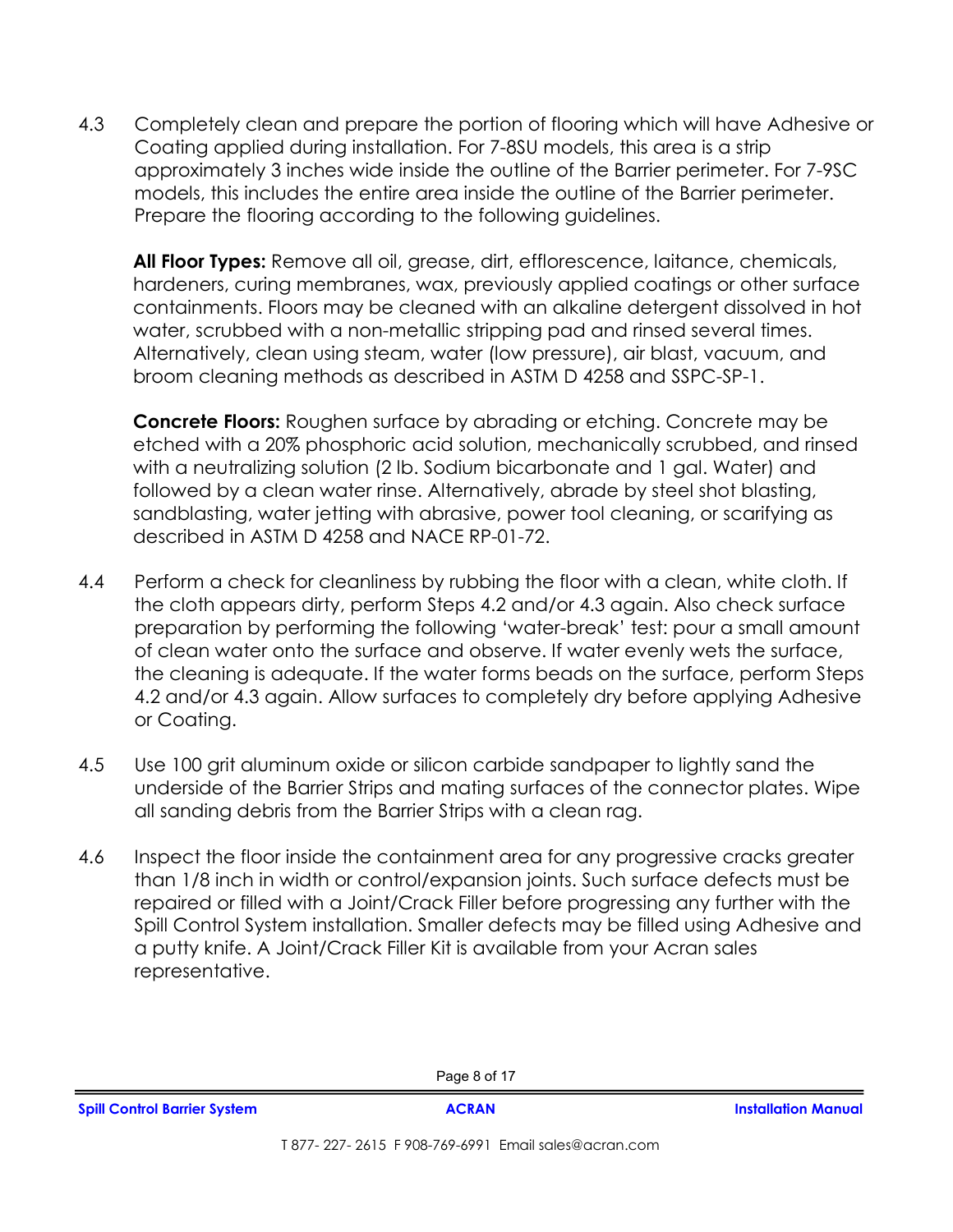### **5. Barrier Installation**

5.1 Lay out the Barrier Strips on the floor around the battery stand location in the order demonstrated in Figure 3.1 and lightly bolt the pieces together using carriage bolts, washers, nuts and the appropriate connector plates. Position the barrier around the battery stand location to provide equal clearances on all sides between the battery stand and the barrier, Note that the horizontal flange on all of the barrier strips faces the battery stand (Figure 3.1). This orientation is important both for barrier clearance and liquid-tight integrity.

### **CAUTION:**

 Barrier strips and connectors are constructed from steel and coated with an acid resistant epoxy. These strips should be handled with care near all electric power sources. Contact with an electrical source could result in severe shock or death. This product should be installed by trained professionals familiar with the electrical hazards of high energy DC back up power systems.

- 5.2 After assembling and positioning the barrier system, mark the outer perimeter of the barrier on the floor using 1 inch masking tape. This will mark the proper placement of the Barrier and help cleaning floor the from adhesive overage or coating splatters and drips.
- 5.3 Check for uneven flooring by measuring the gap between the bottom of the barrier and the floor. Gaps greater than 1/8 inch should be marked for the application of additional Adhesive material during the barrier assembly process. After marking large gaps, disassemble the parts for application of Adhesive and final assembly.
- 5.4 Prepare Adhesive by removing the separator between Part A and Part B in a two part pouch. Knead the package vigorously and work the material from end to end until the epoxy appears thoroughly mixed. To ensure complete and thorough mixing, continue kneading for several minutes after the Adhesive material has achieved an even consistency and color. Poorly mixed Adhesive will not fully cure, resulting in a failure to bond the Barrier securely to the floor and poor chemical resistance.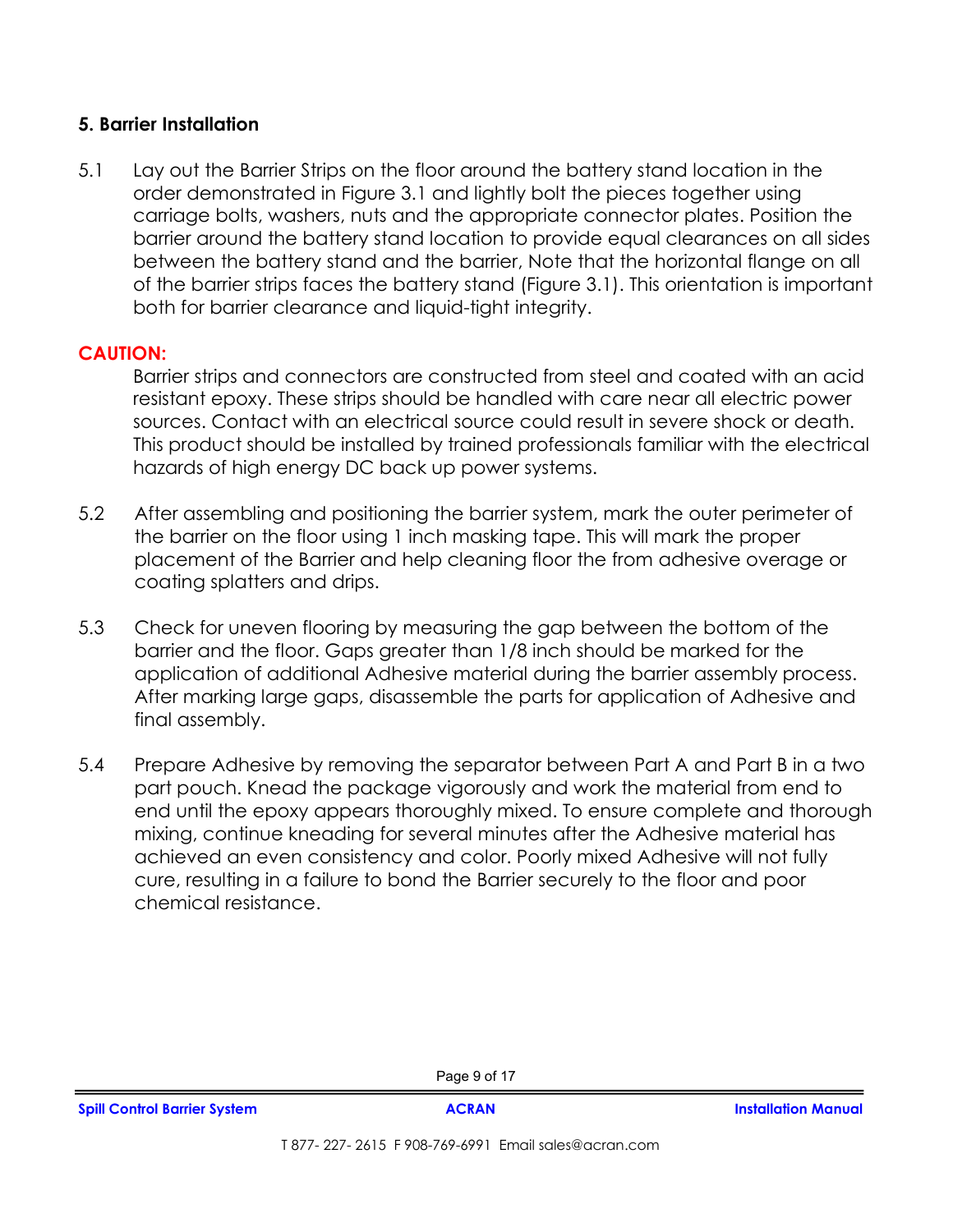## **CAUTION:**

 The Adhesive and Coating materials are eye irritants and, after prolonged exposure, skin and lung irritants. Wear safety goggles, long sleeved shirt, chemical resistant gloves and a NIOSH/MSHA TC-23C approved respirator (respirator required for inadequate ventilation situations only) when mixing and applying these compounds. See the MSDS for additional safety and handling instructions.

## **NOTE:**

 Once prepared, the Adhesive and Coating materials should be applied without delay. Interaction between Part A and Part B generates heat that will accelerate the hardening process. Always grasp pouch by the rolled end to avoid discomfort due to heat generation.

5.5 Roll the end of the bag such that the empty space has been taken up (Figure 5.1). Diagonally cut one of the bottom corners so that the bag may be used as an applicator (Figure 5.2). Squeezing the bag will apply a bead of Adhesive.









Page 10 of 17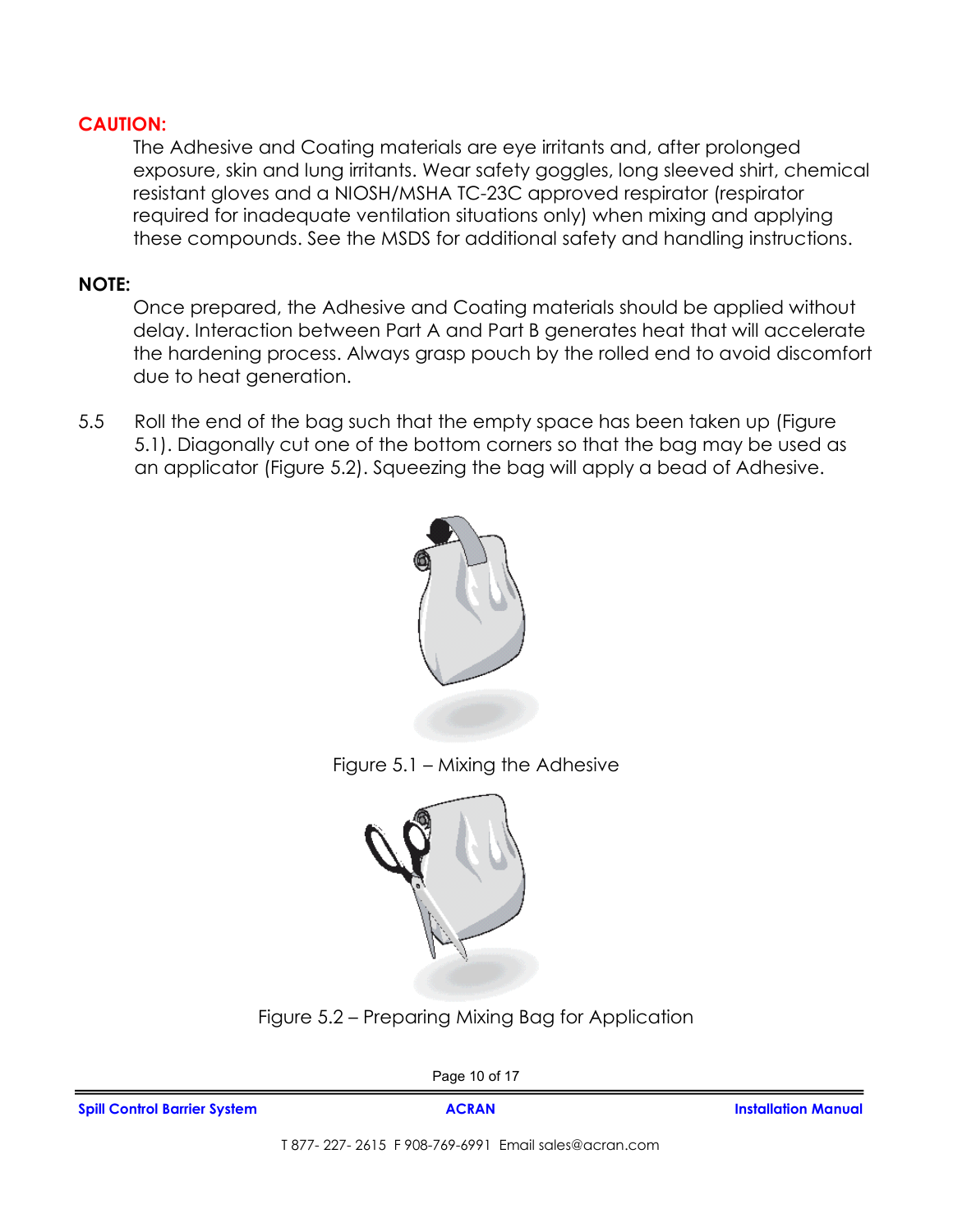- 5.6 Use the Adhesive to fill any defects in the floor inside the containment area that have not been previously filled using the Joint/Crack Filler Kit. Use a putty knife to scrape the filled areas flush with the surrounding surface.
- 5.7 In facilities where a battery rack is already installed, use a spreader or putty knife to seal the base of the battery rack with Adhesive as shown in Figure 5.3. Using a brush, apply Adhesive to the battery rack anchoring hardware as in Figure 5.4.



Figure 5.3 – Sealing Rack Frames



Figure 5.4 – Coating Rack Hardware

Page 11 of 17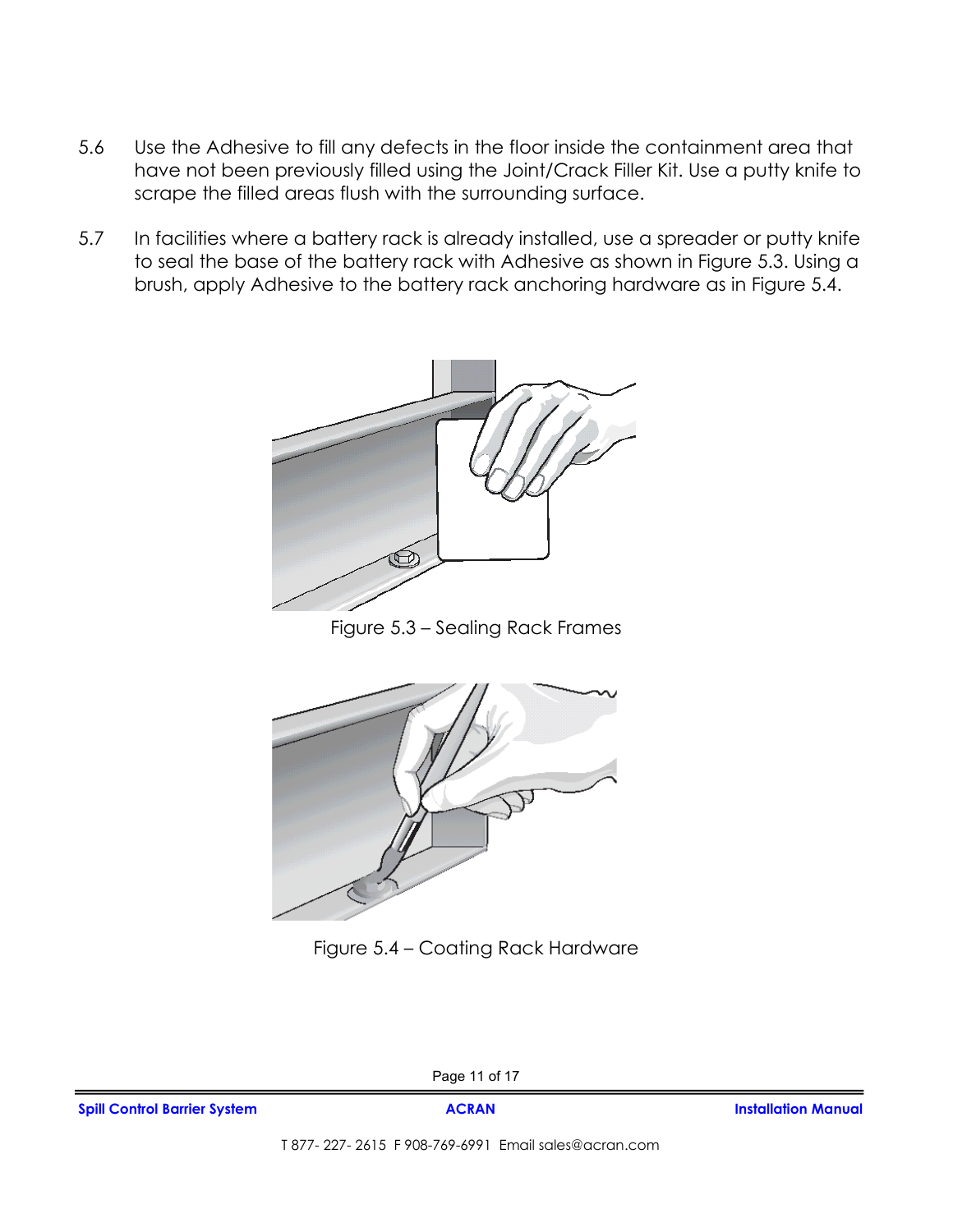- 5.8 Starting at one corner, apply a thick bead of Adhesive to the bottom surface of two of the Barrier Strips and spread evenly over the flange with a 3/16 inch vnotch trowel. Use the 1/4 inch v-notch if additional adhesive is required for filling gaps. Press the strips into place on the floor and align them to the markings made in Step 4.3.
- 5.9 Apply Adhesive to the mating surfaces of the Corner Plate, spread the Adhesive evenly over the surface using a 1/8 inch v-notch trowel and press the plate into place over the joint (Figure 5.5). Lightly bolt the Corner Plate to the Strips using a carriage bolt, flat washer and hex bolt arrangement.



Figure 5.5 – Assembling Barrier Corners

5.10 Proceed along the Barrier perimeter while repeating steps 5.6 and 5.7. Use a Splice Plate where joining Strips is required (Figure 5.6).

Page 12 of 17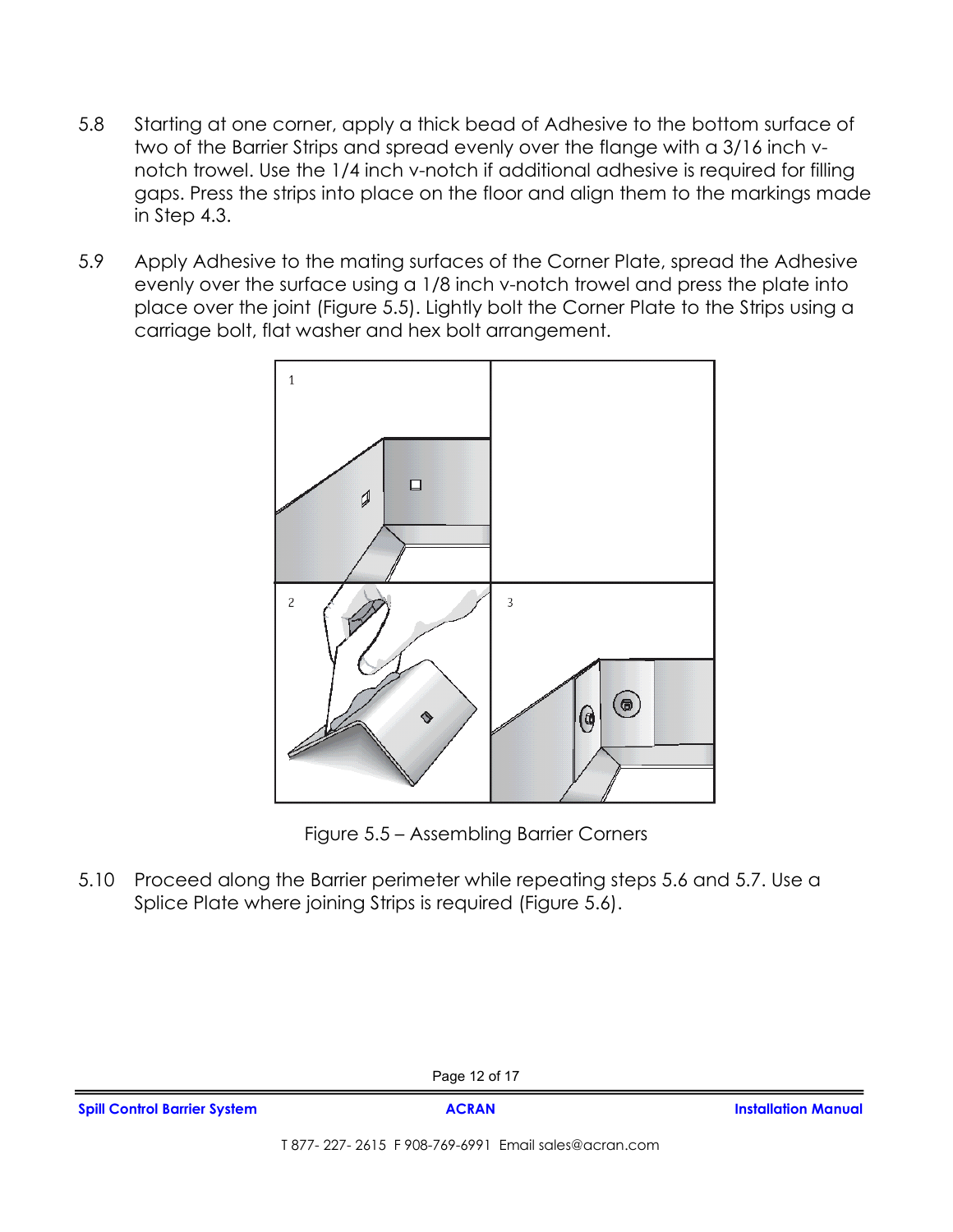

Figure 5.6 – Assembling Barrier Splices

- 5.11 At each corner joint, apply a bead of Adhesive over the mitered seam and spread the material flush with a putty knife.
- 5.12 Recheck the alignment and position of the barrier and its components and tighten all of the assembly hardware using a 7/16 inch box-end or combination wrench. The hardware has been properly tightened when Adhesive material starts to squeeze out evenly around the edges of the connector plates. Avoid over tightening as this will cause an Adhesive-starved joint. Use a putty knife to scrape away the excess adhesive and use it to fill any voids under the Barrier Strips.
- 5.13 Clean any Adhesive that has been spilled using a cloth lightly dampened with denatured or rubbing alcohol.
- 5.14 Retain any mixed Adhesive that is left over for leak repair during the coating process. If leak repair is not necessary, allow the Adhesive to harden in its container and dispose of in accordance with local, state and federal regulations.
- 5.15 If installing a 7-8SU model, remove masking and proceed to page 16 for information on performing a leak test of the Barrier.

| Page 13 of 17                       |                                                     |                            |  |
|-------------------------------------|-----------------------------------------------------|----------------------------|--|
| <b>Spill Control Barrier System</b> | <b>ACRAN</b>                                        | <b>Installation Manual</b> |  |
|                                     | T 877-227-2615 F 908-769-6991 Email sales@acran.com |                            |  |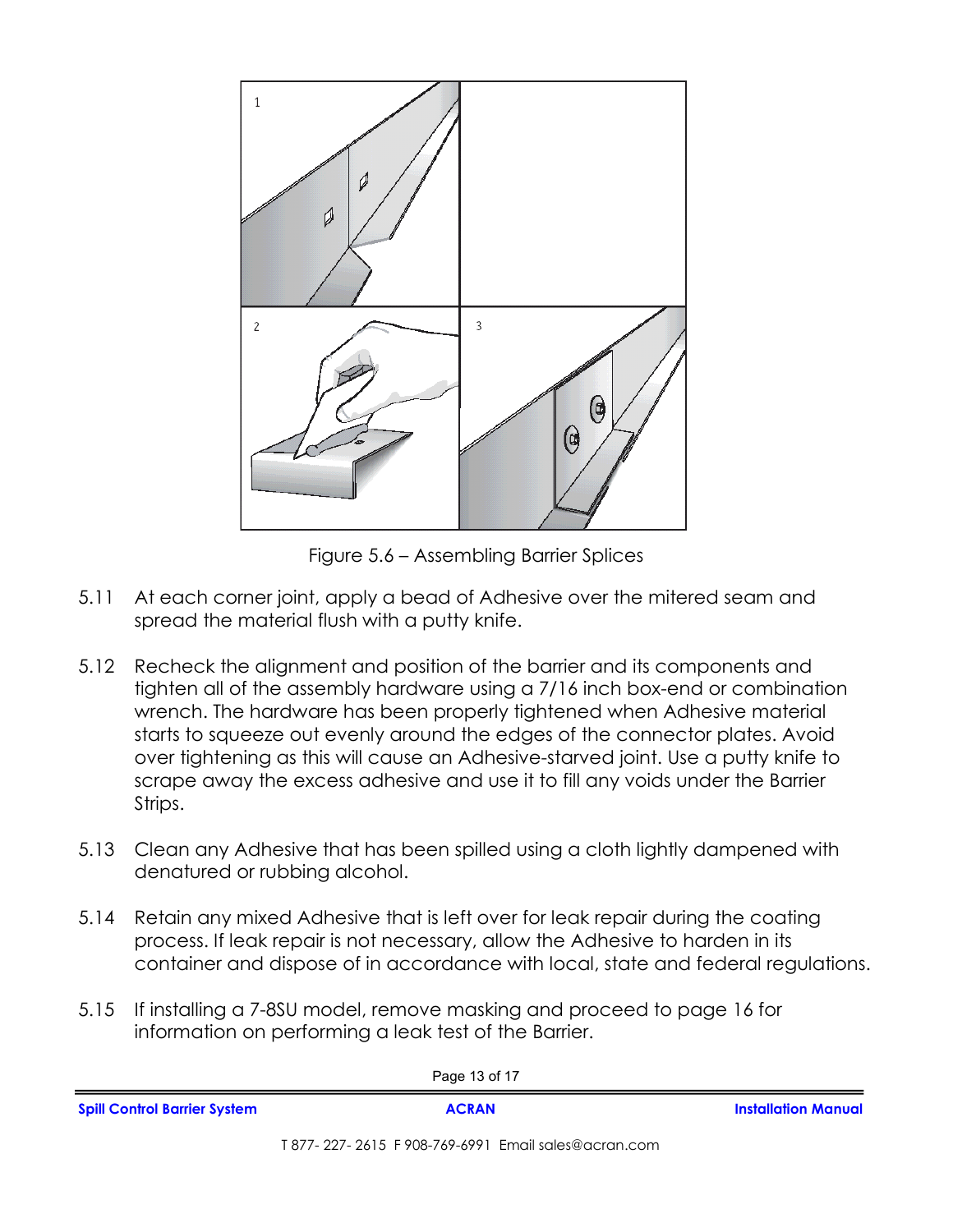## **6. Coating Application (7-9SC Model Only)**

- **6.1** Verify that the proper quantities of Acidsafe Floor Coating Part A and Part B are matched up properly in preparation for mixing. A 1 gallon kit will be comprised of **one can of Part A1 and one can of Part B1. A 1 quart kit will be comprised of one can of Part A2 and one can of Part B2. Mix ratio is 2:1.**
- 6.2 Pour all of Part B into a corresponding container of Part A and blend with a rotary stirrer and an electric drill on moderate speed (approximately 700 rpm). Keep the stirring vanes well below the surface of the Coating to avoid entraining air bubbles into the mixture. Continue to stir the Coating compound for several minutes after the mixture has achieved an even color and pay special attention to unmixed material at the sides and bottom of the container. Mix additional Coating as necessary during the coating process to complete the installation. Improperly mixed Coating will not completely cure, resulting in reduced chemical resistance and poor performance.
- 6.3 Pour and spread the Coating evenly over the floor inside the containment area using a plastic spreader or putty knife (Figure 6.1). If installing the coating under an existing rack, try to allocate equal amounts of coating material between each set of rack frames. Spread the coating using a 1/4 inch v-notch spreader to obtain a uniform thickness. Figure 6.2 shows coating being applied under a rack. Note that the batteries are not illustrated for reasons of clarity; batteries DO NOT need to be removed in order to apply the coating.



Page 14 of 17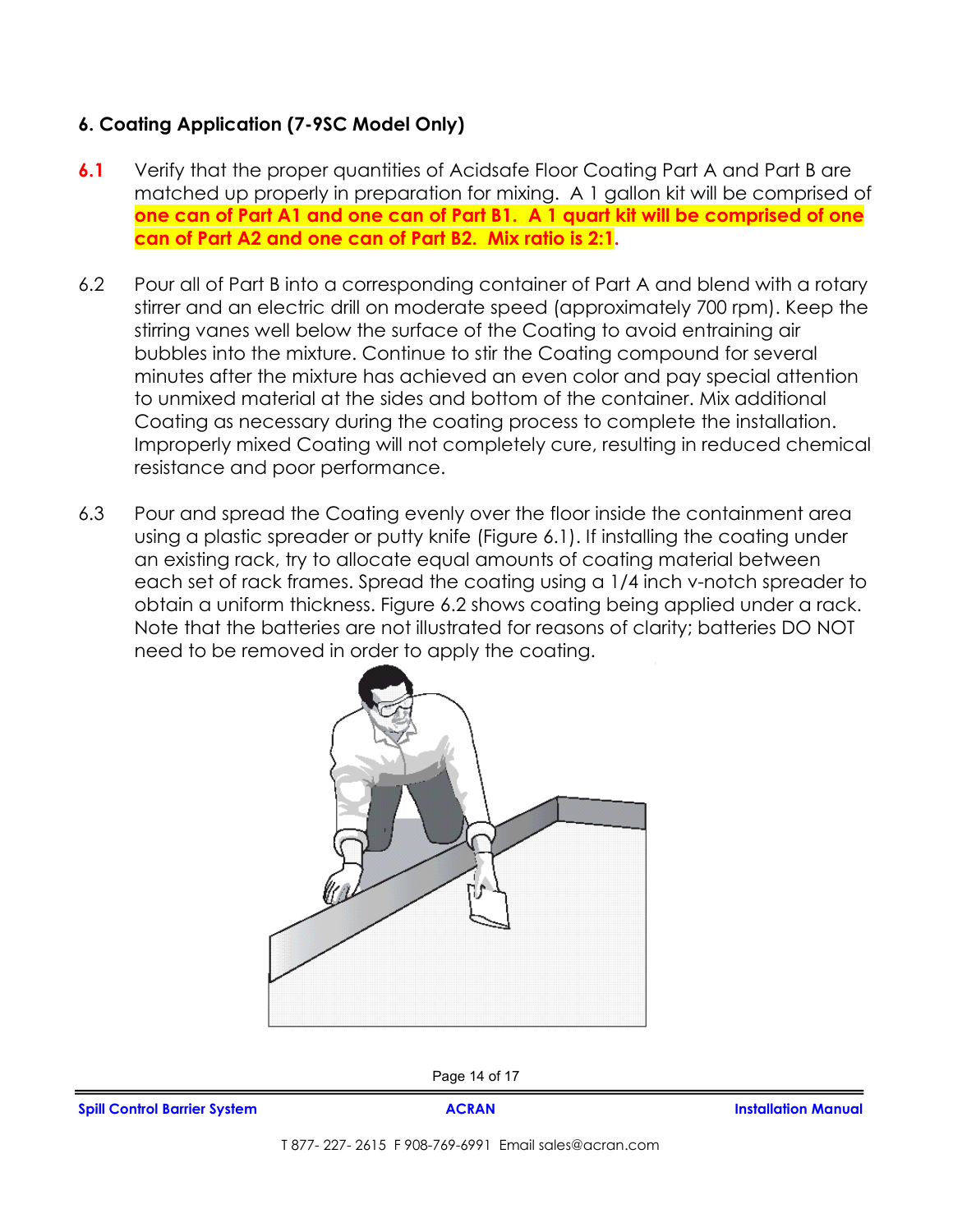

Figure 6.1 – Spreading Acidsafe in New Installations

Figure 6.2 – Spreading Acidsafe Around Existing Racks

- 6.4 Check that Coating thickness in all areas is at least 5/64 inches using a small metal ruler or 80 mils on a film gauge. Spread the Coating as necessary to achieve a uniform thickness. If the film thickness in an area is insufficient, pour additional Coating or use the spreader to redistribute the Coating as necessary.
- 6.5 Use a spiked pin roller (available in the Acran Coating Installation Tool Kit) to rupture any air bubbles. If no spiked pin roller is available or in places that the spiked pin roller is unable to reach, break the surface of any bubbles seen by probing them with an unfolded paper clip.
- 6.6 Inspect the perimeter of the barrier for seepage. If Coating is seeping under the barrier, use a spreader or gloved finger to force some remaining Adhesive under the Barrier in the area of the leak until the flow stops. If no usable Adhesive remains, a piece of Coating-saturated paper towel may also be used.
- 6.7 Remove the masking tape from the floor around the barrier.
- 6.8 Any mixed Coating that has been spilled may be absorbed with cat litter box filler and wiped up with a cloth moistened with denatured or rubbing alcohol. Allow remaining Coating material to harden in its container and dispose of in accordance with local, state and federal regulations.

| Page 15 of 17                       |              |                            |  |
|-------------------------------------|--------------|----------------------------|--|
| <b>Spill Control Barrier System</b> | <b>ACRAN</b> | <b>Installation Manual</b> |  |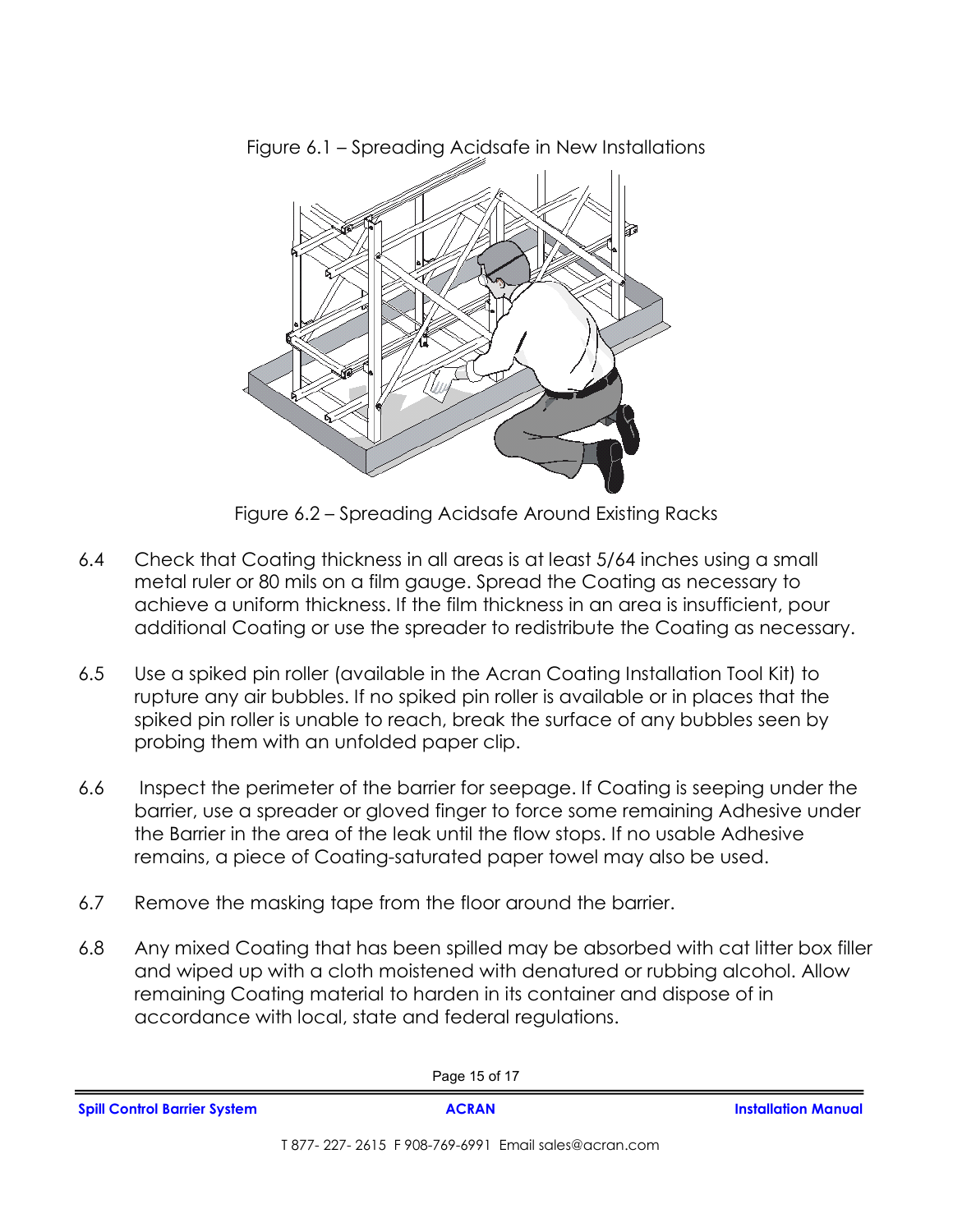6.9 In installations where Coating is installed before the battery system, racks may be implaced only after the Coating has been completely cured. If a leak test is to be performed, it also must be completed satisfactorily prior to rack installation. Do not load the racks with batteries until the Coating has had at least one week to completely cure. Once the battery racks have been installed, obtain an Acran Leak Repair Kit (part number 5LRK0001) and use it to seal the frames (Figure 5.3) and anchors (Figure 5.4).

## **7. Leak Test**

- 7.1 The barrier leak test is an optional procedure to verify the liquid-tight integrity of the Spill Control System. After the Coating and Adhesive has been permitted to cure for 24 hours, perform a leak test by filling the Barrier system with water and allowing it to stand while checking for leaks. If any leakage occurs, identify and mark the unsealed location.
- 7.2 Drain the barrier and make sure the floor is clean and dry. In most cases, a wet/dry shop vacuum is the quickest and easiest method to remove the water from the barrier.
- 7.3 If leakage is found, obtain an Acran Leak Repair Kit from your sales representative. Follow the enclosed instructions to mix an appropriate quantity of Adhesive and brush it over the area of the leak until the crack or seam is no longer evident. Allow the repair 24 hours to cure before retesting.